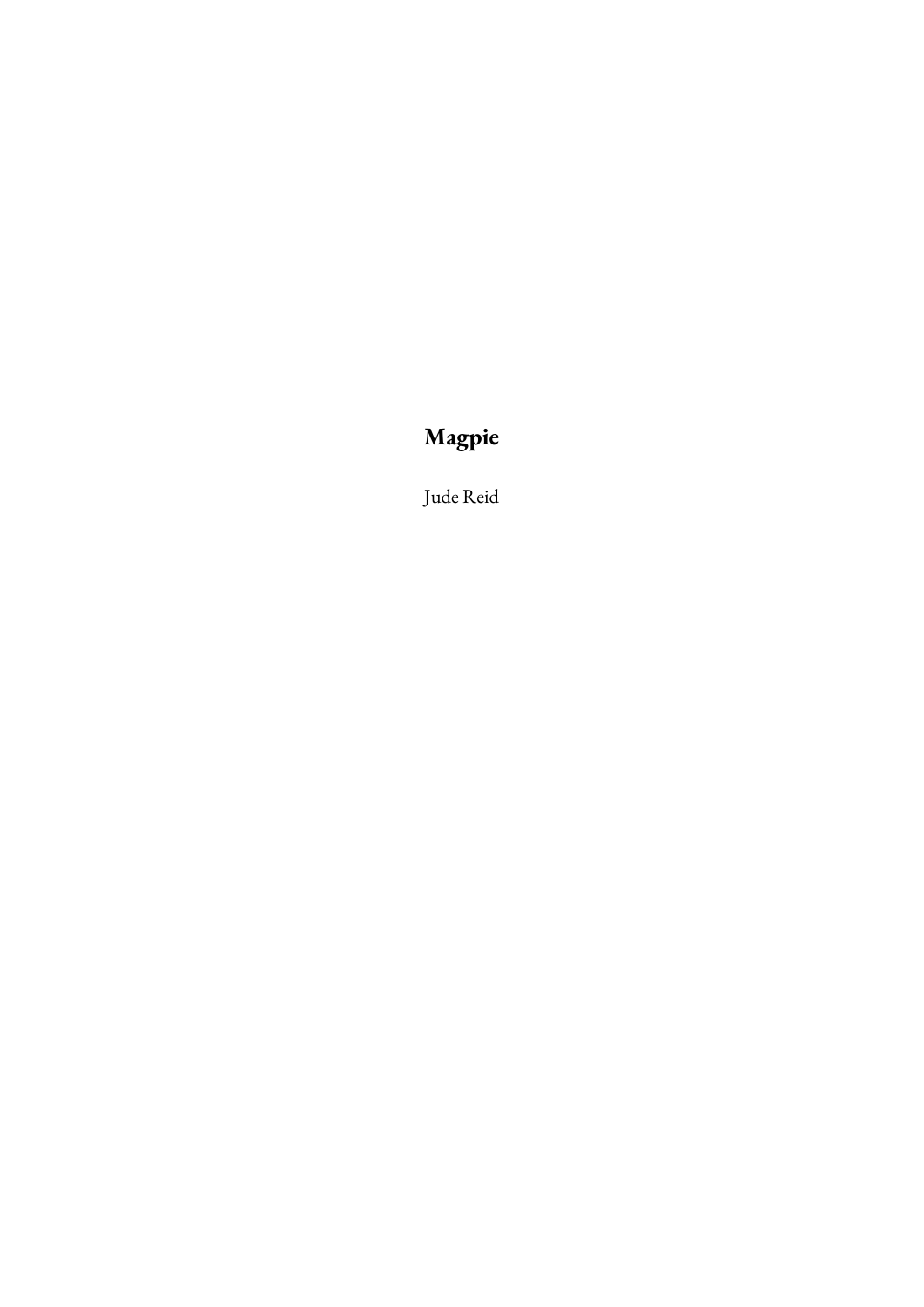# **Part I: The Sin**

# *1350, Selcouth Priory, North Ayrshire*

"Do you think it's an omen?" Sister Magrete asks.

A single magpie is standing on the grass in the middle of the cloister. It's not uncommon to see the birds here, digging for worms or picking at a carcass, but this one is poised and still in a way that makes Ishbel think of an illumination on vellum. It's bigger than the usual, too, the size of a raven, each fine pinion feather outlined against the next in stark rows of black and white. If it spread its wings it'd stretch a full four foot wide. If Ishbel was prone to fancies she'd swear it was watching them.

"The bird? An omen?"

Magrete nods, her teeth worrying away at her lower lip. She's new to the cloister, still learning the shape of days bounded by prayer and contemplation instead of milking and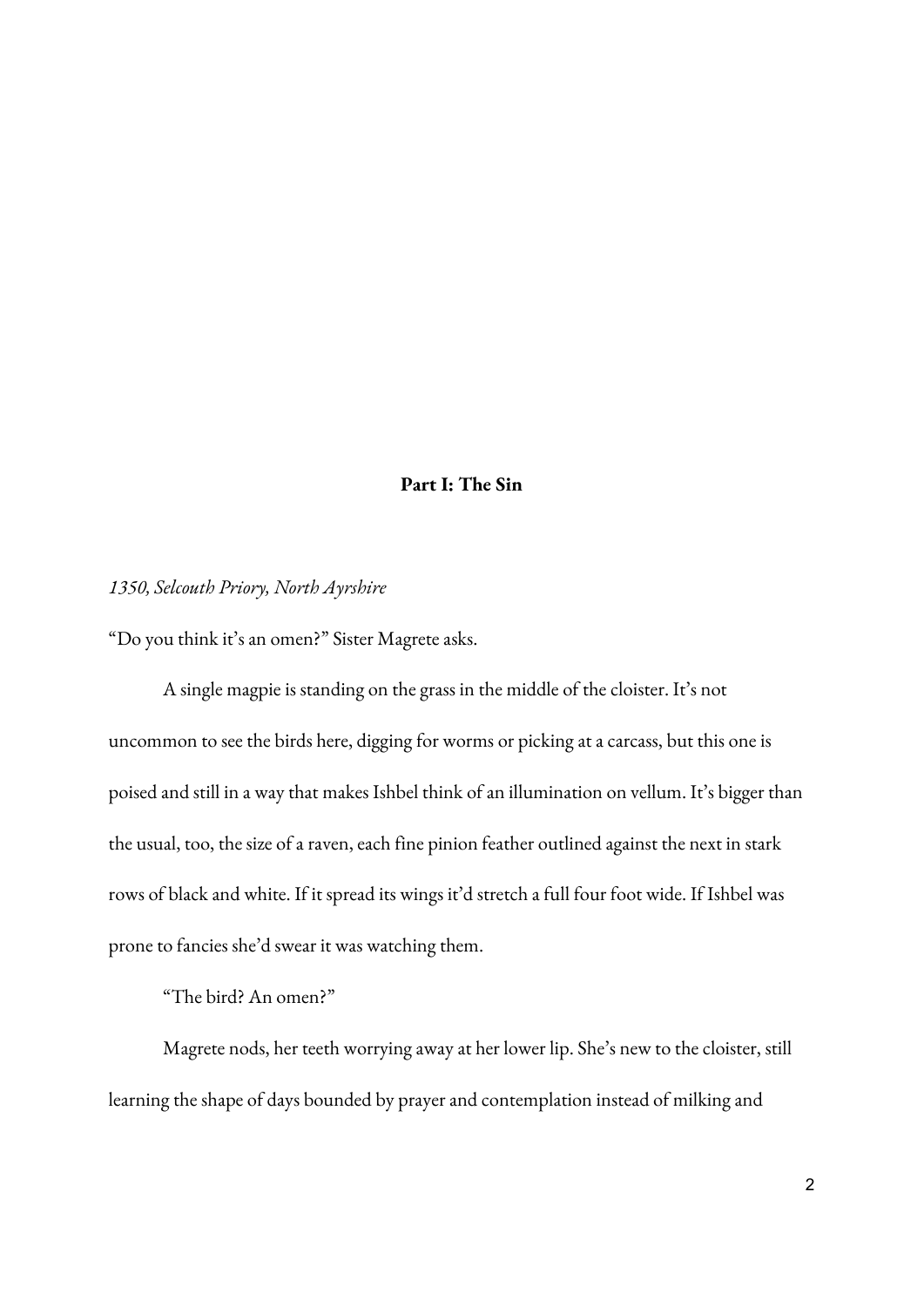churning, but the work's hard all the same. A few minutes for a quiet walk is all the peace Ishbel will have until Compline, and the girl is filling it with chatter.

"It's a bird, Magrete. I don't think it's an omen."

The girl's red-raw hands wring at the black skirts of her habit. "My granny says they're the devil's bird, cursed because they wouldn't mourn for Christ."

"If the prioress hears you at that nonsense she'll send you back to the byre."

Magrete is undeterred. "And they appear when death's on its way, to carry away the souls of the dead."

"Best expect a few more, then."

A cool wind stirs the quiet cloister air, and a shiver runs down Ishbel's spine that has nothing to do with the magpie. The priory sits on the pilgrim route between Whithorn and the Glasgow Cathedral, and between spring and autumn fresh news comes with every pair of walking feet. This year the same tidings arrive each time: the pestilence is creeping from the south like a rising tide, and its arrival can only be a matter of time.

The bird turns its head to one side and takes a casual hop towards them. Magrete makes a little mock-rush at it, waving her arms to scare it away. It doesn't seem much concerned, but its wings beat the air long enough for it to perch on the stonework, amber eye still glittering down at the cloister below.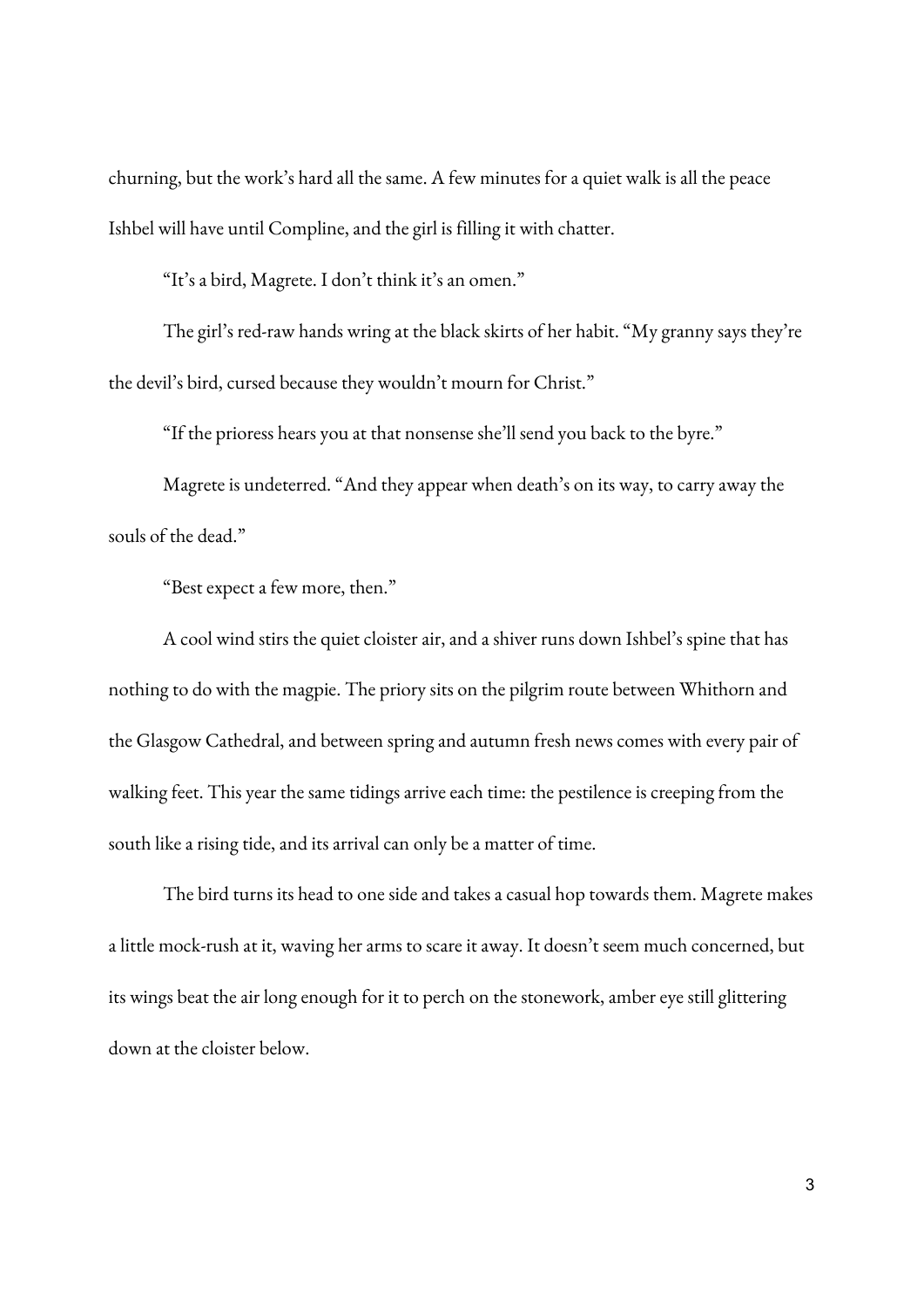"It's an omen, I tell you." Magrete juts her jaw stubbornly forward. "Where the magpie goes, death follows."

"You're havering," Ishbel tells her. "Leave omens for the farmyard and stick to your prayers."

But omen or no omen, death comes to Selcouth that night, soft as a first kiss.

\*

"The pestilence has reached Ayr," the prioress informs them over supper. No one speaks, but a soft rustle moves along the trestles as cups stop short of lips, bread returning uneaten to the table. To Ishbel the news comes as no surprise, but plenty of the older women have clung to the hope that the channel, or the English border, or God's grace alone might save them from what's to come.

They've all heard the stories. Coughs and fever that soon turn to blackened swellings of the flesh, bloody froth on the lips and a swift, suffocating death. For each hopeful tale of survivors, there's a report of a village where the dead rot in their homes with no one left to bury them. Some say that the plague is God's judgement on the wickedness of the world, a second flood to winnow the sinners from the righteous. If the stories are to be believed, godly folk are thin on the ground these days. "We await guidance from the Abbot in Kilwinning as to where our duty lies. For now,

we continue as we always have, in service to God and Christ Jesus."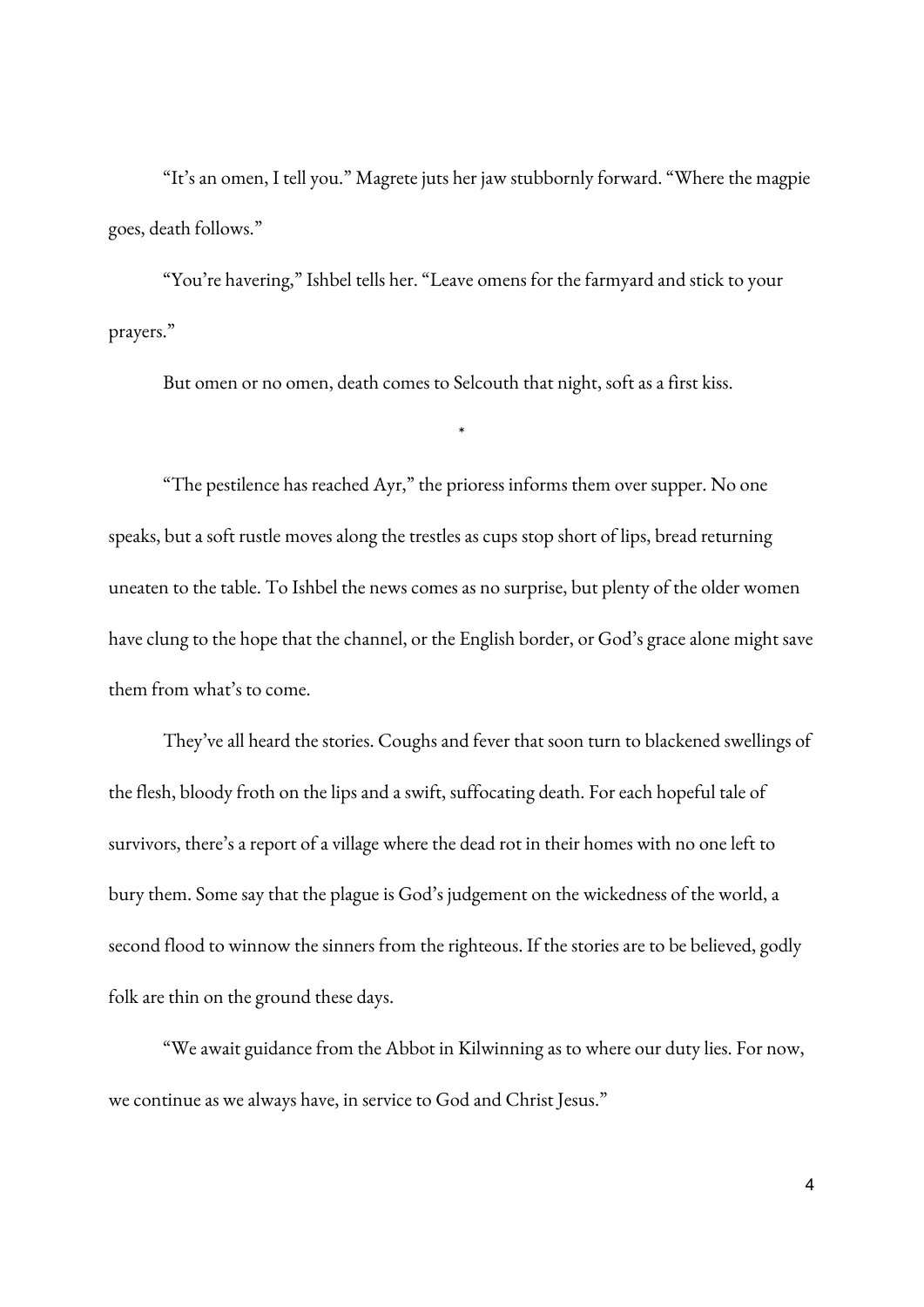A soft, murmured 'amen' passes from sister to sister. Magrete's eyes are closed, her red knuckles clenched tight around her rosary as her lips move in silent, fervent prayer. Nothing stirs in Ishbel, no surge of divine love, no faith in the rightness of what is to come, not even a renewed commitment to serve and obey.

Nothing but a heaviness in the pit of her stomach, a slow-growing, creeping fear.

\*

Ishbel lies awake after Vespers, the crawling unease making sleep an impossibility. Instead of staring into the blackness she rises, throws her mantle around her shoulders and takes to walking the cloister. She half-expects to see the magpie again, its white feathers gleaming like a shroud, but the priory is silent, empty. She prowls the herb gardens, a cloud of scent rising from the lavender bushes as her skirts brush past, then follows the boundary wall, her fingers trailing along the rough stone.

The knock comes just before she reaches the gate. Not the firm, imperious knock of a townsman, nor the urgent rattle of hungry pilgrims, but a soft, slow, repetitive thud. Something on the other side of the door is breathing, a rasping, laboured sound.

"Is there someone there?" The voice, muffled by the thick wood, is a woman's, hoarse and faint. "For the love of God, please, open the door."

Ishbel takes a step forward, and slides back the panel that covers the narrow slit at eye height. At first the world outside is empty, but then a shape resolves just at the lower limit of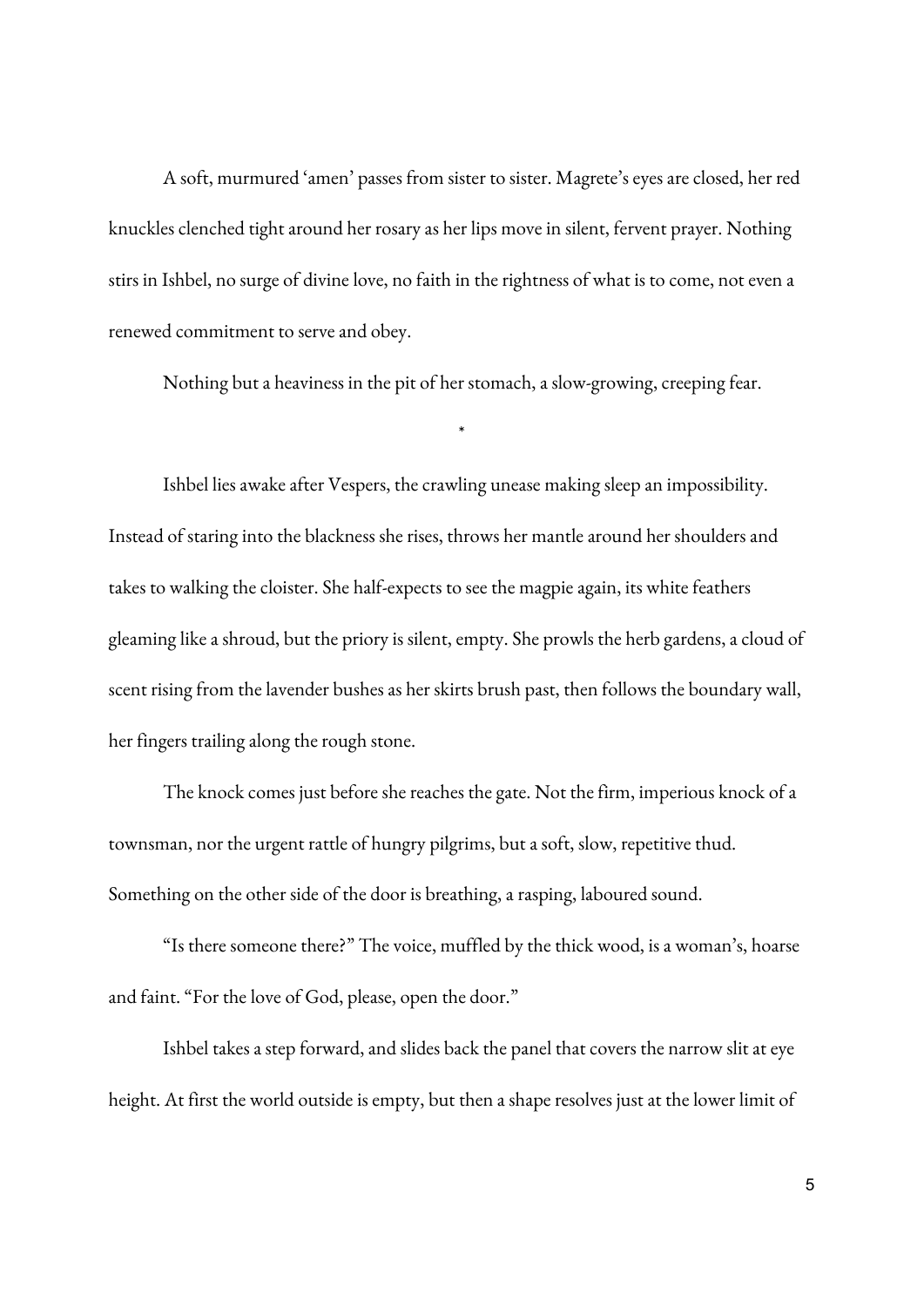her vision into a cloaked bundle hunched against the door. The woman looks up, and Ishbel catches a glimpse of a pale face, its cheeks flushed crimson, before a paroxysm of coughing racks the huddled figure and she turns her face away.

#### *Pestilence.*

Ishbel slams the window-slit shut and steps back. The plague has come to Selcouth, just as she knew it would, but still there is something appalling about this confrontation with the inevitable, the possible finally becoming real. Her vows dictate that she should open the door, should provide succour to all God's children — *whatever you did for one of the least of these brothers and sisters of mine, you did for me —* but it is fear that stays her hand, fear of opening the gate and letting death in, fear that stays locked tight around her guts as she turns on her heel and walks away, back through the garden and the cloister to her cell. The sound of weeping follows her through the hours she lies awake until Matins, knowing that even if it were Christ Jesus himself at the door she would lack the strength to open it.

Sleep must have taken her in the end. She wakes from thin, uneasy dreams to the touch of shaking hands and Magrete's insistent voice. "Ishbel — Sister Ishbel — you're to rise, something terrible's happened."

\*

Blinking and drowsy, it takes a moment for the events of the preceding night to take shape in her mind, a fresh dread to add to all the worries that come a moment after wakening.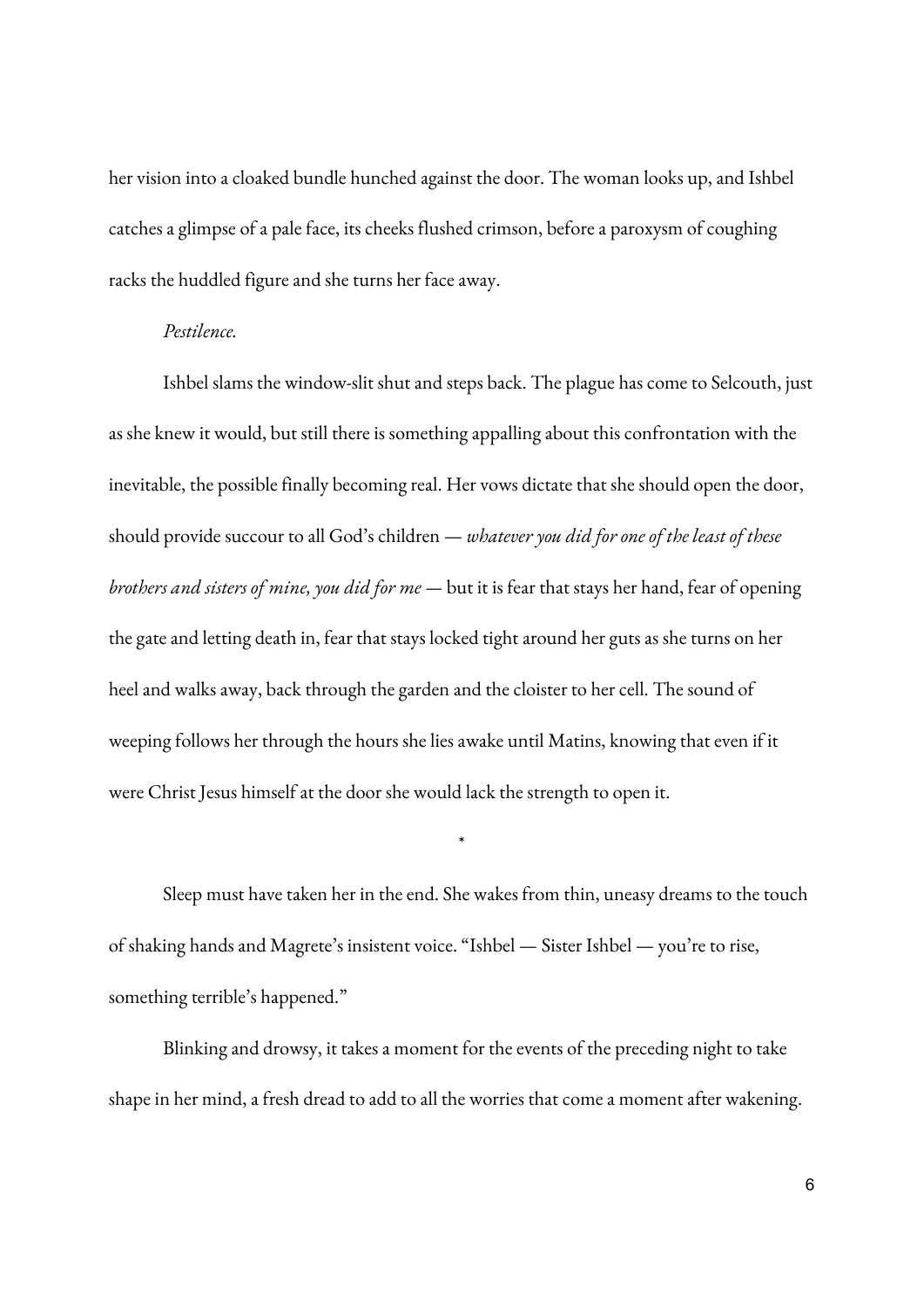The knocking at the gate, the crying and coughing, her cowardice — or had it been cowardice after all? Surely she had a duty to keep her sisters safe — did that not exceed any care she owed to a stranger from God alone knew where?

"What is it, Magrete?"

"The gate — there's a body at the gate — a woman, dead of the pestilence."

Ishbel keeps silent. For all anyone knows, this is the first she has learned of their visitor. With no one to witness her shame of the night before, it might as well not have happened. She follows Magrete from her cell, through the cloister to the front door, and finds it already open, a group of sisters clustered tight around it like black-and-white birds. The body has been laid out on the ground — a woman, younger than she had appeared in the darkness, but it is not the youth on her face that causes Ishbel's stomach to clench like an angry fist. It is the baby laid on her chest, tightly swaddled, eyes closed as though in sleep.

"She must have arrived in the night," Magrete says, "And no one was there to answer."

The prioress closes the young woman's eyes. The head lolls to one side, muscles slack. The puffy, bruise-purple swellings beneath the jaw are unmistakable. "It was only a matter of time," the prioress says, rising to her feet with an air of dignified resignation. "We shall do what we can for these two poor souls. What comes next is in God's hands."

By the time the grave is dug in the little churchyard just inside the perimeter wall, Magrete is already coughing.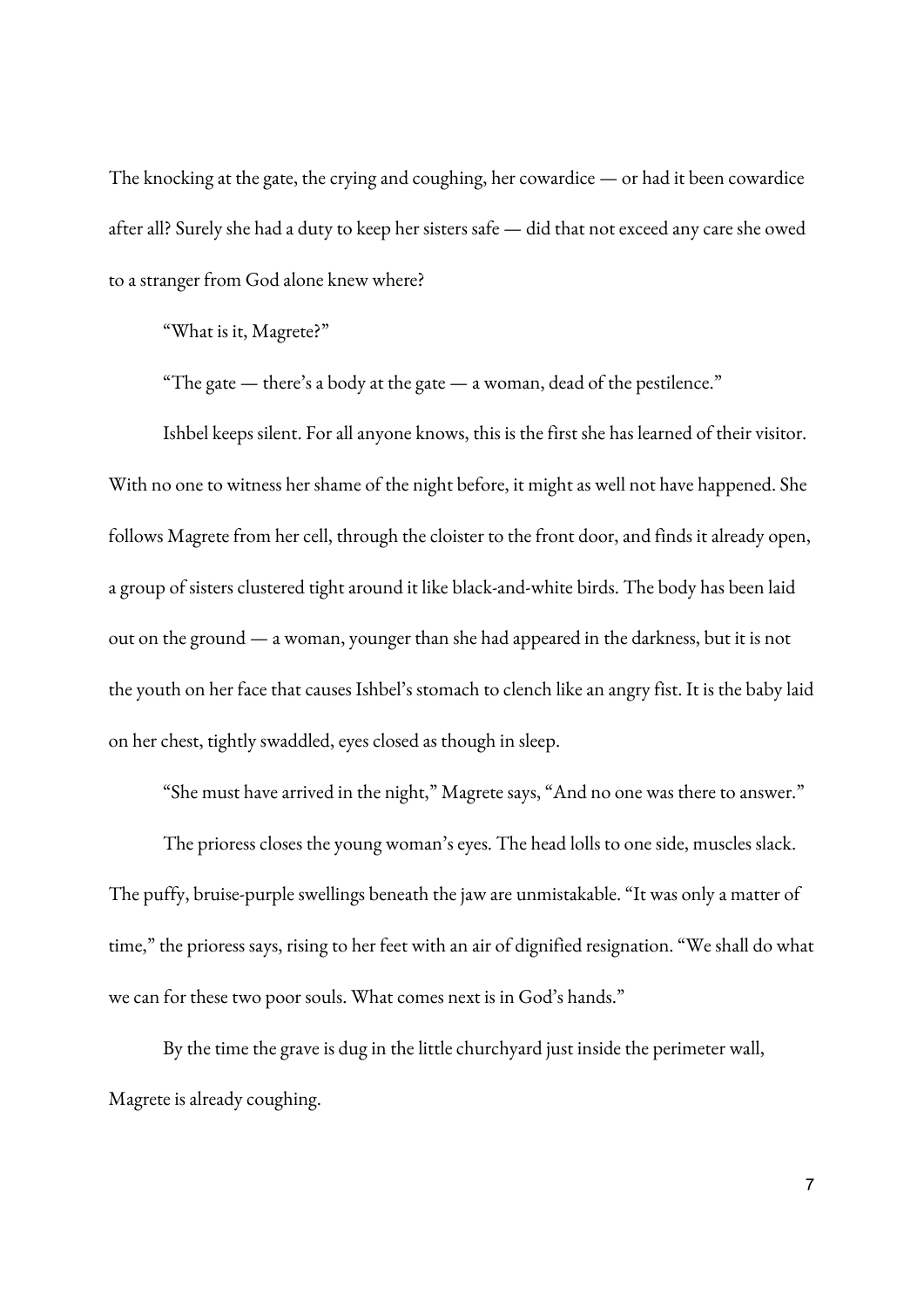Magrete dies two days later.

Ishbel washes the blood and sweat and filth from her body, fascinated by the rough red patches of skin in the creases of the dead girl's elbows and knees, the tiny cracks running across them like a dry riverbed. Death did not take her kindly, and it is a relief to shroud the dead face, covering the swollen black tongue and the gaping eyes in bleached linen. By the time they have dug out the grave, another sister is coughing; by the time they gather to commend Magrete's soul to God, so is the Prioress.

\*

They paint a cross on the door, bar it from the inside, and wait to die — and die they do, one after another, until all of Ishbel's days are spent in tending the sick and digging shallow graves. The prioress rallies at the end of the first week, and for a while Ishbel thinks she might yet live, but the pestilence takes her all the same.

Ishbel scrubs the priory from top to bottom, washes the sweat-soaked bed sheets, burns the bloody rags. She tidies the scriptorium, neatly filing every completed page, making a separate folio of the copies left unfinished by each failing hand. Ink is returned to bottles, quills washed and sharpened, desks tidied for scribes who will never return. She sweeps the stores, takes inventories, weeds the flower beds.

She places a marker at the head of the prioress's grave — a simple piece of wood, inked with her name and the date of her death — and looks up to see that the magpies are gathering.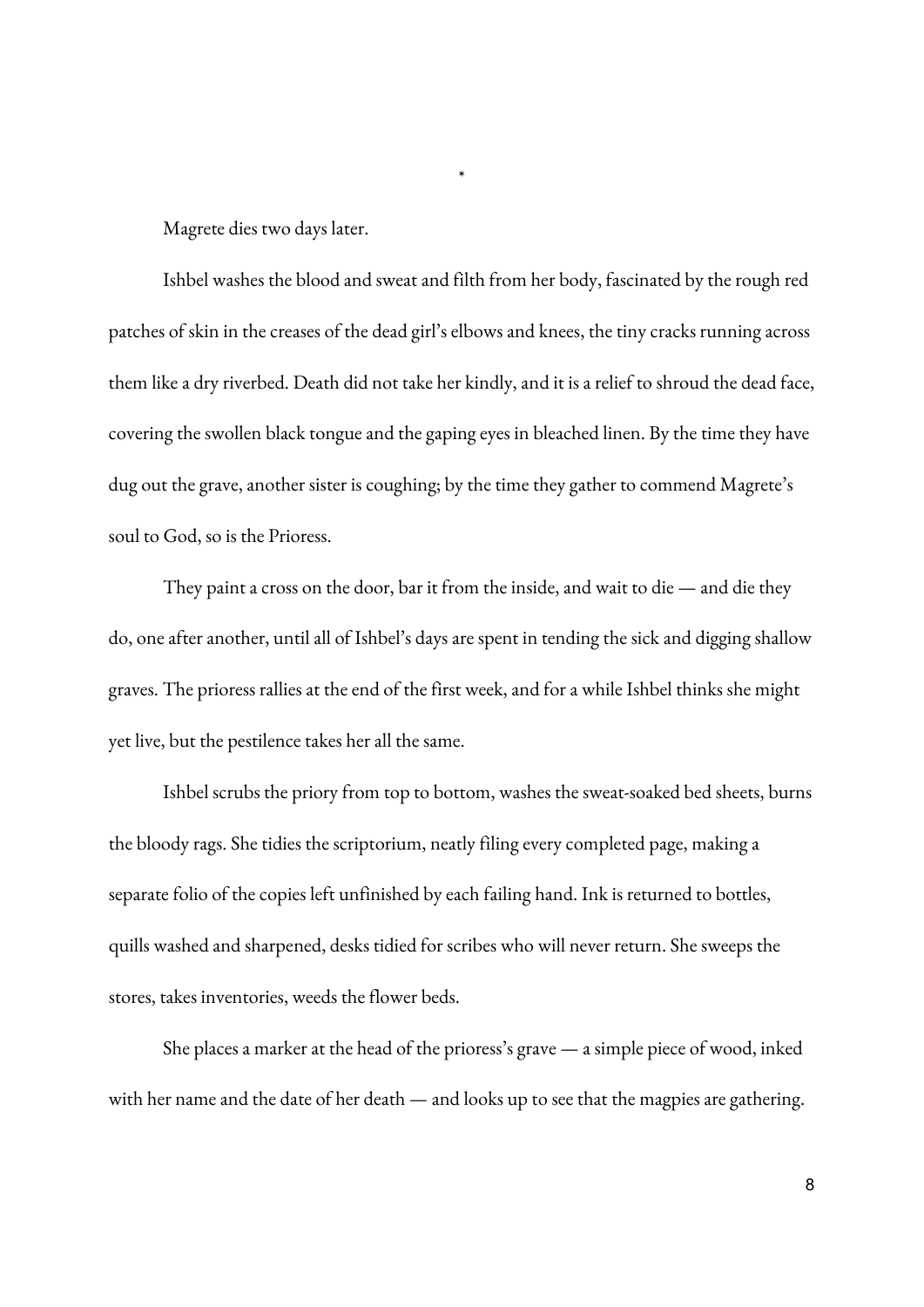Not one bird, this time, but a dozen, staring bright-eyed at her from every part of the little cemetery. In a way Magrete was right, she thinks — they come hand in hand with death, not to bring it, but to profit from it. Her hands are bruised and aching from digging. She can only hope she has buried her sisters deep enough.

"Go," she says, and is shocked by the unfamiliar sound of her own voice. How long has it been, now, since she spoke? Hours? Days? The nearest magpie answers with a coarse, rasping chatter. She picks up a stone and tosses it underarm; the birds flap and hops away, and the pebble bounces harmlessly to the ground. "Go on! Away with you!"

For a moment, the birds watch and wait, and then in a sudden flurry of wings that darkens the sky like gathering clouds they are gone. She is completely alone.<br>Just as she has done every day since the pestilence first came, she feels at her neck and

under her arms, waiting to feel the hard swellings that herald death's coming, but there is nothing there but her own over-familiar flesh. She swallows and coughs by way of experiment, but no pain comes. Either the pestilence is brewing far slower than she has ever seen, or she has escaped it entirely. Eventually, she thinks, she will have to open the doors in the front walls to see what has become of the world outside, but for now, they remain closed.

The air is silent. She might be the only living thing in the world. Solitude presses down on her like a leaden weight. The skirts of her habit brush a damp trail across the flagstones as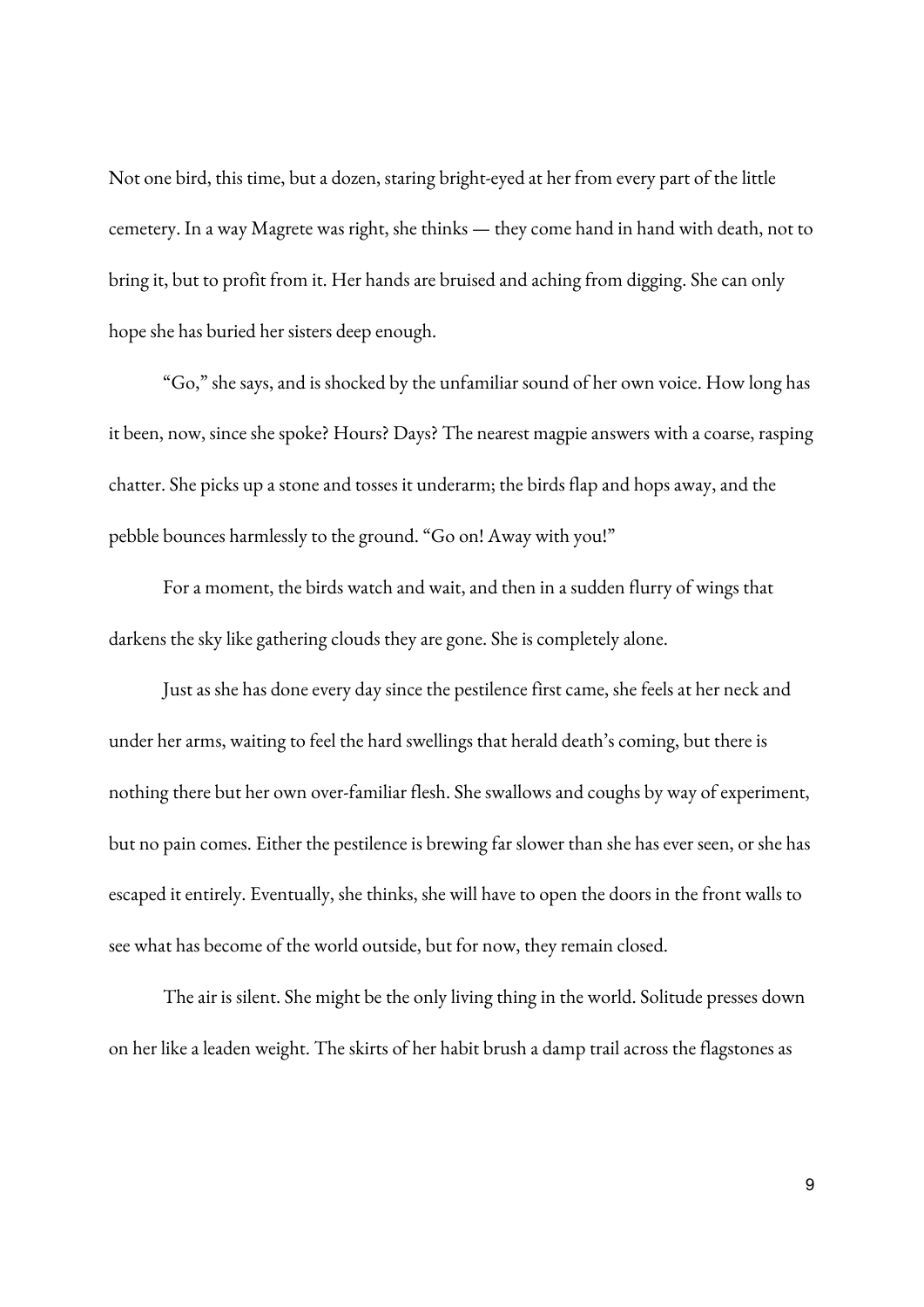she heads to the chapel. She has never seen it empty before, and it seems both made vast and yet diminished by absence.

Fresh candles burn on the altar. She realises as the door closes behind her that she is not alone. A man — a living man — dressed in a simple pilgrim's robe with a staff in hand is gazing up at the effigy of the crucified Christ. The shock is enough to make her gasp. He turns at the sound, and the candlelight illuminates a bronze, weathered face, deep set amber eyes, black hair turning to grey at the temples.

"This is a house of God," she says, and the air swallows her voice.

"I'm not here to harm you, nor to steal." A faint accent lingers at the edges of the pilgrim's words.

"You should leave. The pestilence is here —"

"I'll be gone soon enough." His eyes are level, watchful. "The pestilence has taken them all, hasn't it, Ishbel? All but you."

She presses her lips tight shut. He knows her name. Fear caresses the nape of her neck.

"The magpies know you now, and they will not take you." His voice is soft, the words carrying the force of a litany. "Disease and hunger will not touch you, nor age claim you, and all the earth shall be yours to walk until your penance is complete."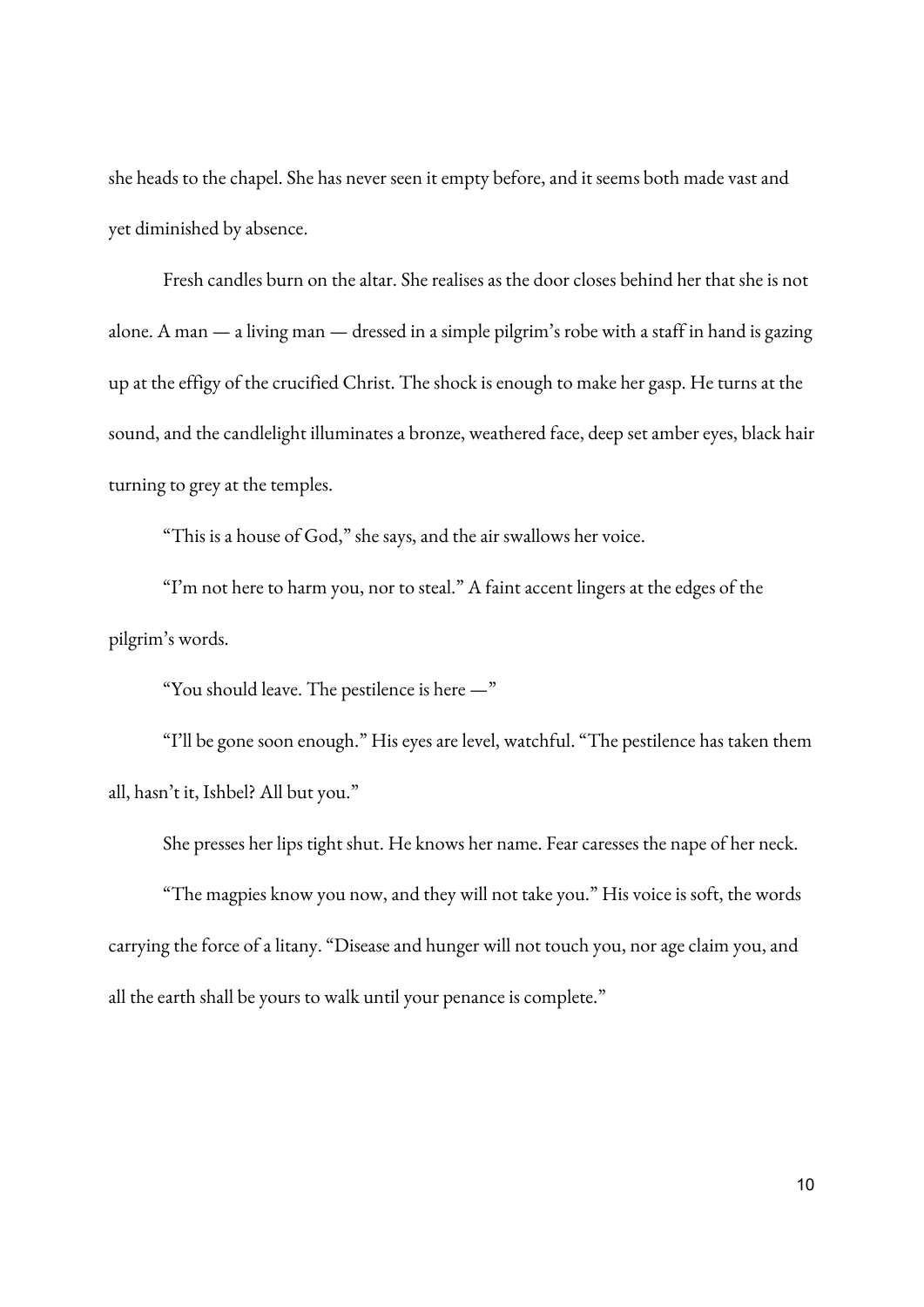The world spins, the candle flames burning bright streaks across her eyes. This pilgrim is surely a fool, surely a madman, perhaps sickening with the pestilence himself. She searches his face for an answer, but his eyes hold only a timeless sorrow.

"Are you the devil?" she whispers. He makes no answer, only touches one soft, warm hand to her shoulder as he passes by, his steps slow and heavy as though the purse jingling at his waist was full of lead and not silver.

The chapel door swings shut like the closing of a tomb.

Ishbel sinks to her knees, and then to the floor. The numbness that has enfolded her in a soft, muffling cocoon since Magrete's death cracks open like a chrysalis, and suddenly she is weeping, great racking sobs forcing themselves from her throat, scouring her insides hollow.

;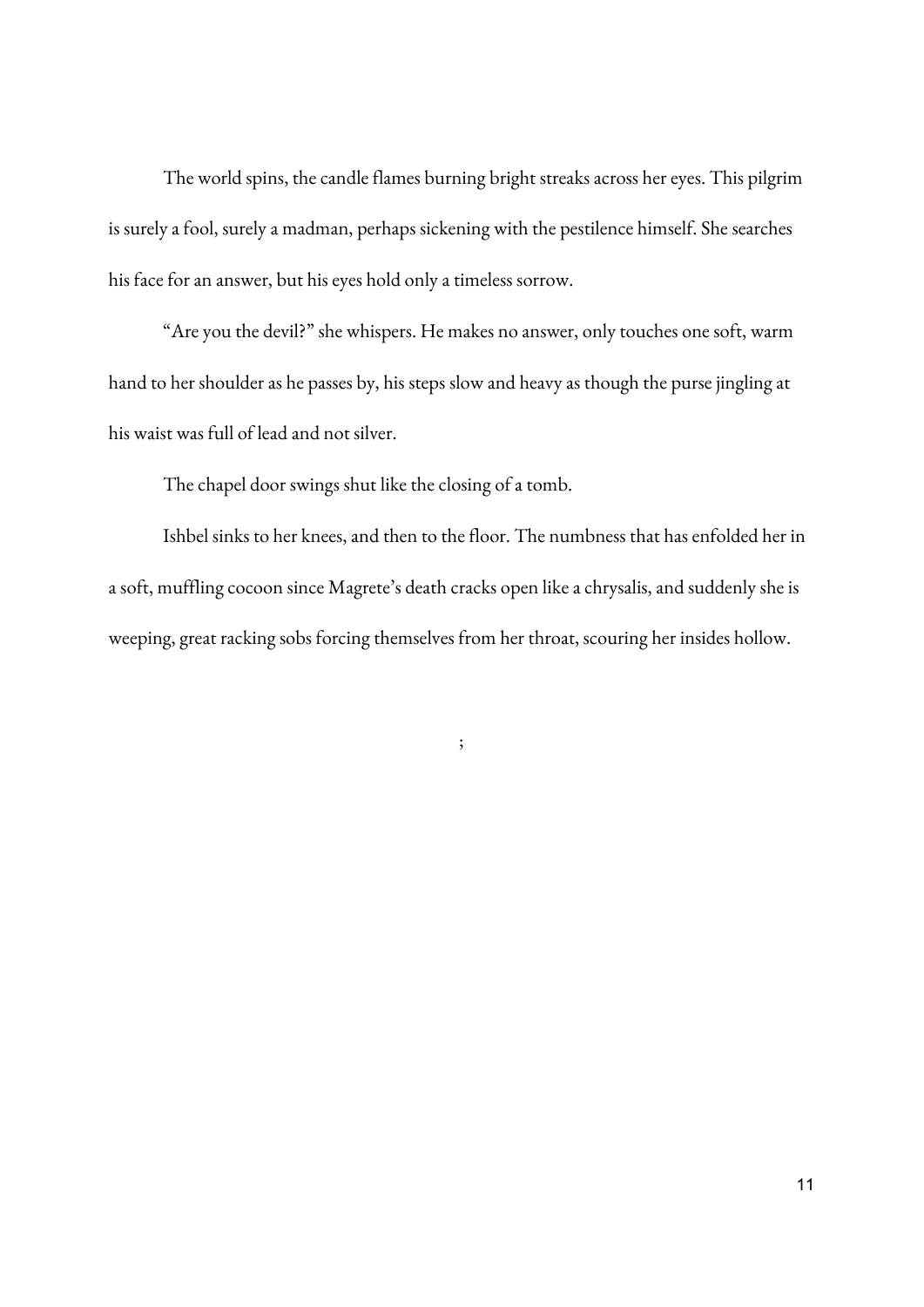### **Part II : Contrition**

#### *1919, Ardrossan Fever Hospital*

There was a time when she could have named each one, counted them off on the fingers of her hand, but those days are long by. Smallpox, polio, influenza, the plague again; the memories merge into one, an endless parade of rising fevers, straining lungs and exhausted faces. Ishbel knows when they're coming. Every time it begins with a faint, tugging sensation, at first easy to resist then inexorable, pulling her towards the appointed place. The world opens and closes seamlessly around her, a place always prepared and ready — and then a few days later the disease follows, and there she must wait until it has run its course.

Newspapers make it easier to know what's coming, now. Before, information was so unpredictable that it was impossible to tell what form the plague would take this time, but the modern world prizes accuracy in its reporting. There are other diseases, other outbreaks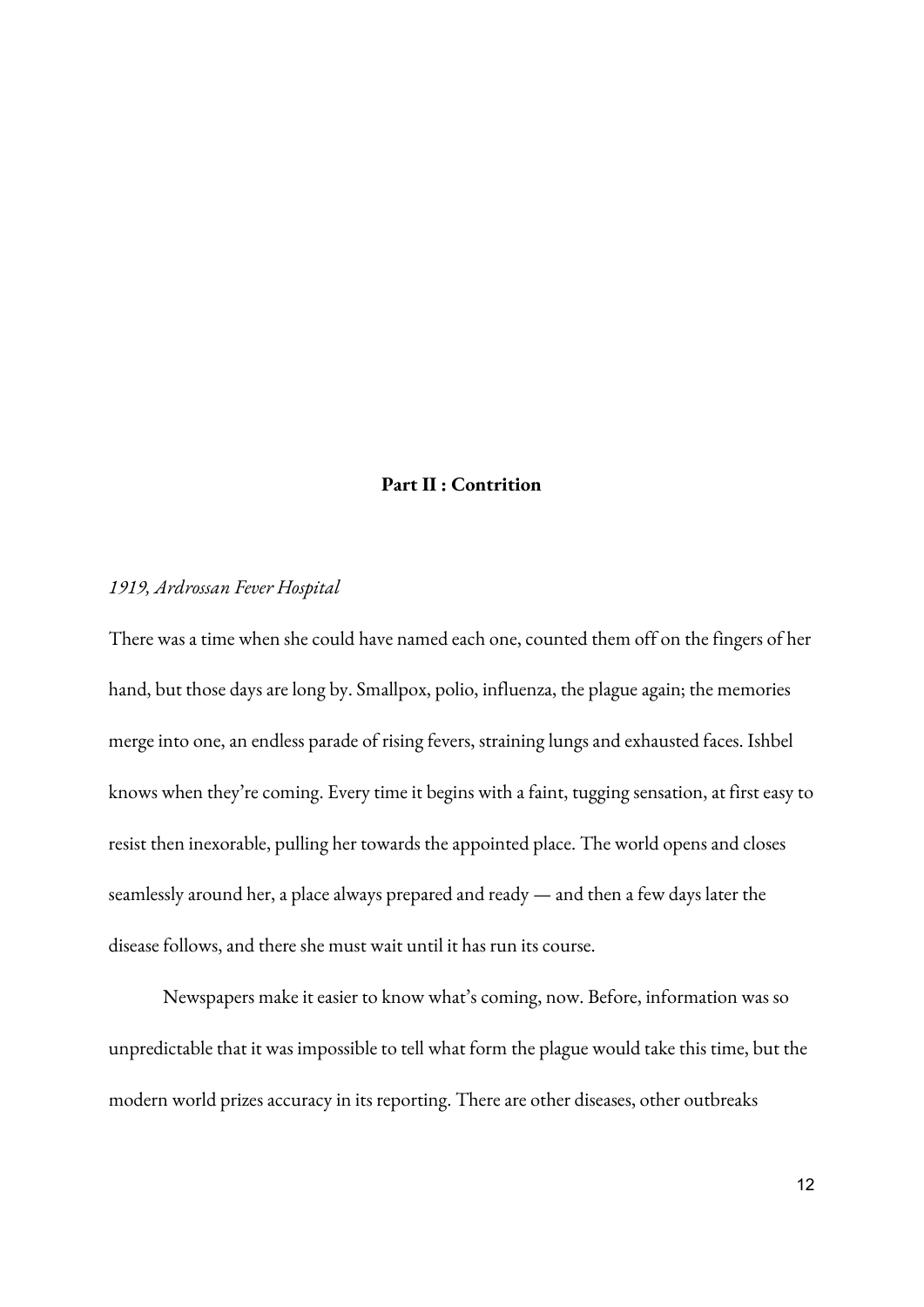pilgrim who delivered her sentence again. elsewhere in the world, but she has never felt the inexorable pull to Hong Kong, India or the Americas. From time to time she idly wonders if there are others like her, condemned to wander the steppes of Russia or the antipodes, but she has never met one. For all she knows she is the only one like her in the whole world, and for all her searching she has never found the

This time it's influenza, the so-called Spanish Flu, though it's Ayrshire where she's called to bear witness. Whether she brings the disease or simply arrives at the same time she has never been able to tell, but always she moves untouched through it, like a ghost through ancient stone walls. Fever hospitals have sprung up like sporing fungus across the district. She knows every one of them.

The magpie watches her as she makes her way down the ward, perched on a bare elm branch outside. They are all young, this time, the disease sparing the middle aged and old. Who survives and who succumbs seems entirely unpredictable. Strength is no defence.

She pauses at the end of the room. The last bed holds a young man, the blankets that cover him dropping sharply at the stump of his left leg, truncated a little below the knee. So many of the patients she sees survived the war and all its horrors, only to succumb now to a quieter enemy. She visited Endell Street once during the war, saw the surgeons there struggling with knives and cat-gut to save lives and repair mangled bodies. The futility of it all is staggering.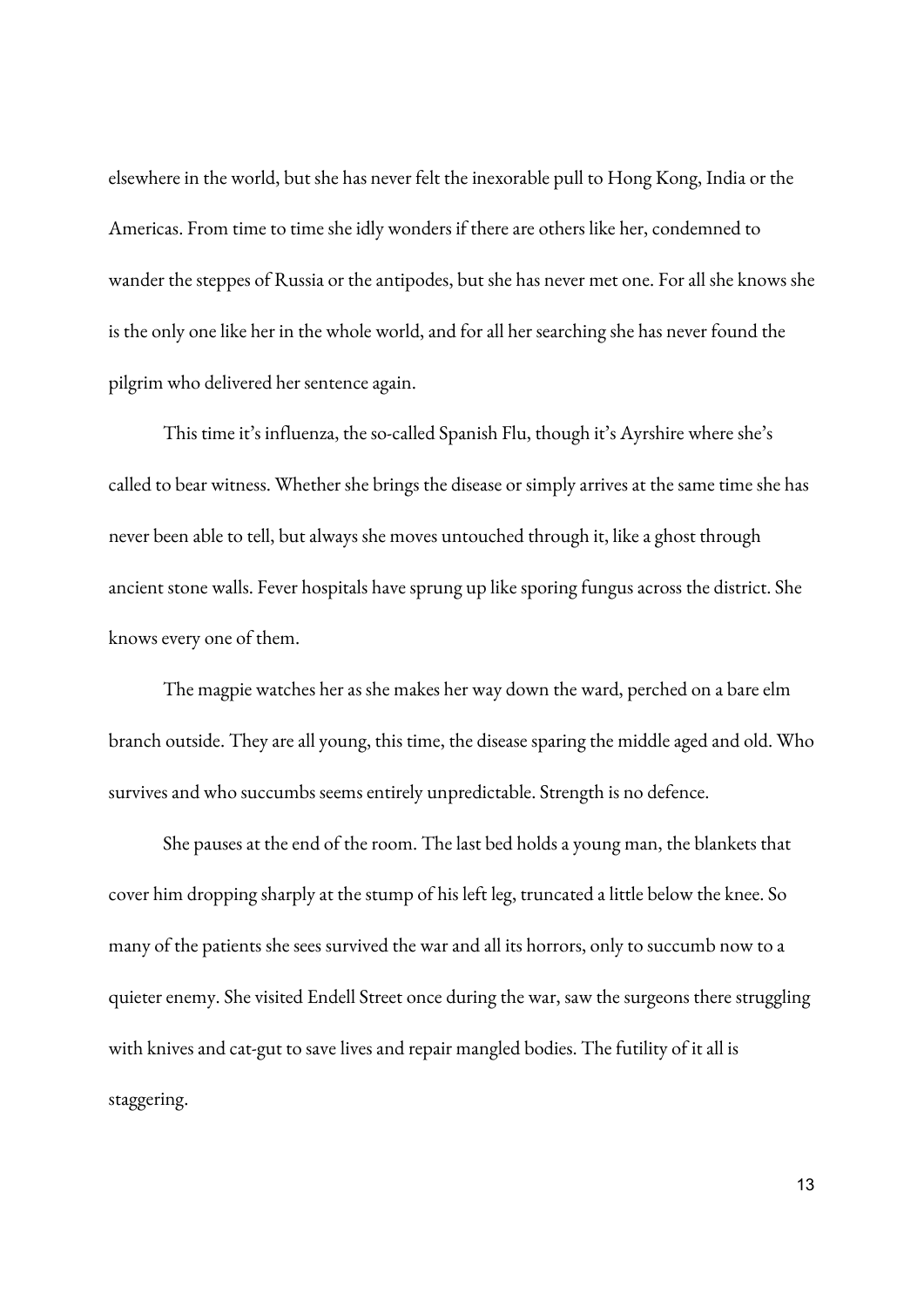She draws closer. The man's eyes are open, watchful. His skin grey except for two bright spots on his cheeks, his breath coming quick and shallow. He reaches out a hand, and she lets him take it. His fingers are dry and cold.

"I ken you," he says.

"Yes, I saw you this morning."

His eyes glitter, fever bright. "Naw, no that." He draws a deep, rasping breath.

"Glasgow. Nineteen hundert."

She laughs, lightly. It isn't possible that he remembers. No one ever remembers, but the man is right. She was there when the ships brought the Black Death back to Glasgow where it caught light like a match on dry tinder, scorching through the tenements until it burned itself away.

"My da wis took intae the Royal. I saw you there." His grip tightens around her hand, almost painful. She tries to tug it away, but he holds her fast.

"I wasn't in Glasgow then." He shakes his head. "Aye ye were. An you looked jist the same."

She shoots an anxious glance around the room, but the nurses are busy with their own patients, winged headdresses bowed low over pillows and papers.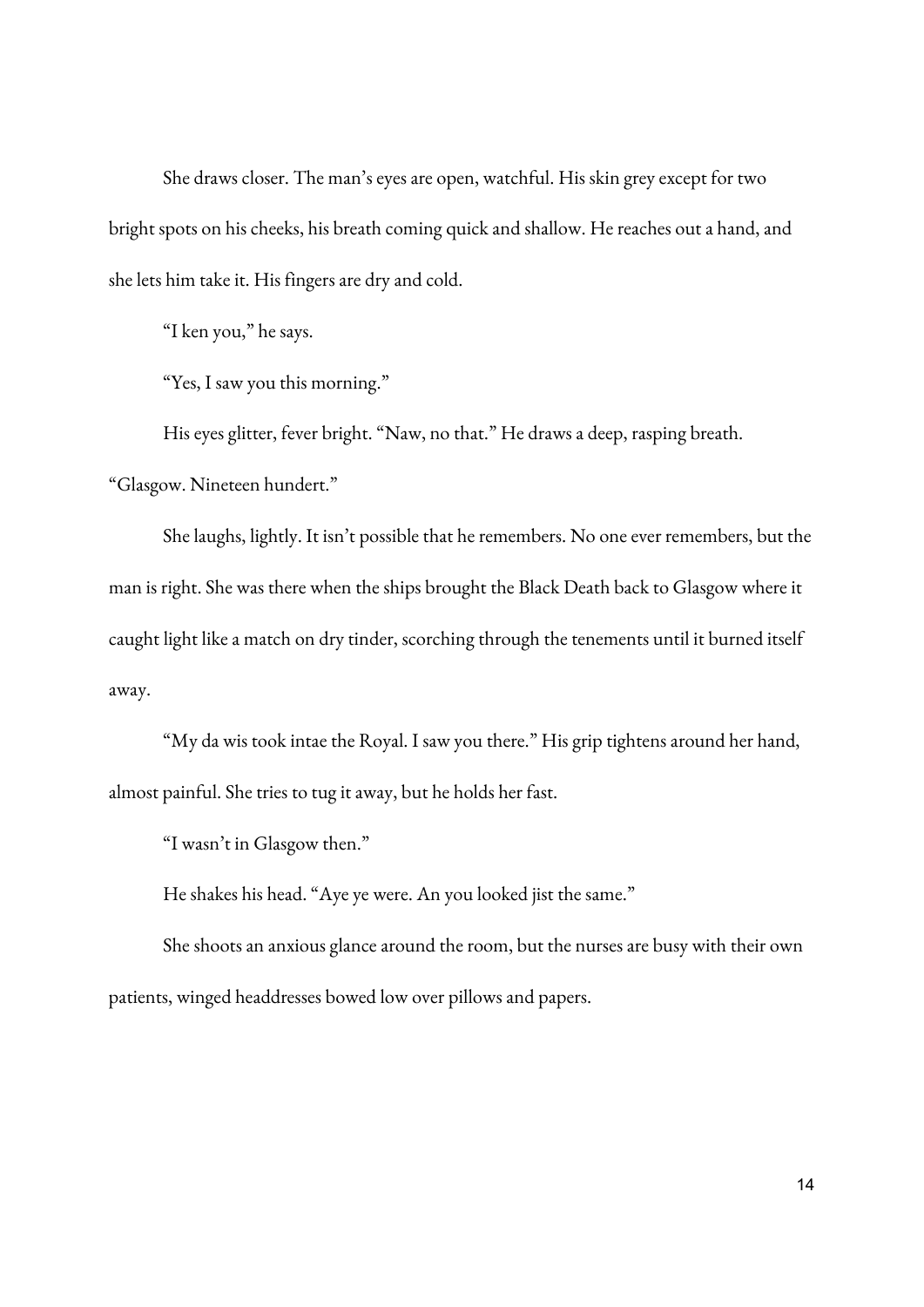"It's awright." His voice has dropped to a conspiratorial whisper. "I'll no tell. I jist wantit to tell you I remember you." The glittering eyes close, and his head sinks back to the pillow. He squeezes her hand, gentle this time. "Are you here to take me away?"

A lump rises in her throat. It should be easy, now, to bear witness to death; she has done it now so many times.

"I don't know what I'm here for."

"That's awright. Will you wait with me but?"

Vision blurring, she perches herself on the edge of the bed and smooths the blankets around him. Together they wait for his breath to slow and the lines of tension in his face to ease.

It doesn't take long. It never does.

;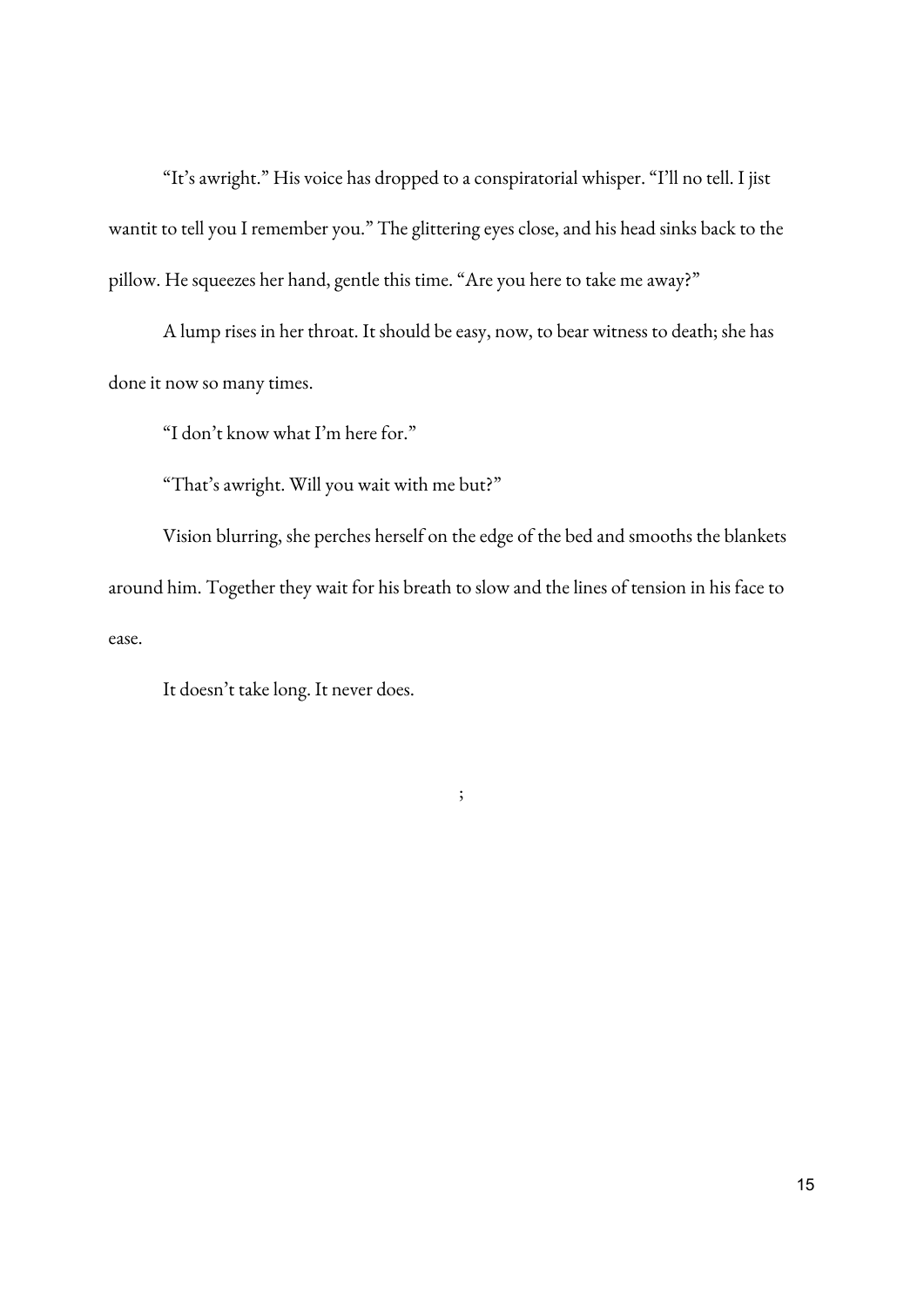# **Part III: No Absolution**

#### *2020: University Hospital, Kilmarnock*

She'd tell the woman not to bother if she could, but she's working so hard, her expression so earnest as she fits the mask that Ishbel hasn't the heart. Besides, what would she say? No one would believe the truth, and there's no lie to explain any of it.

Instead, Ishbel turns her head obediently from side to side inside the plastic hood, all the sounds of the world outside muffled beneath its translucent shroud, and lets the woman flood the trapped air inside with puffs of bitter vapour.

"Can you taste it now?"

Ishbel shakes her head. No point in drawing this out any longer than it needs to be.

"That's good!" The woman beams behind her paper mask. "Now you can try reading out loud."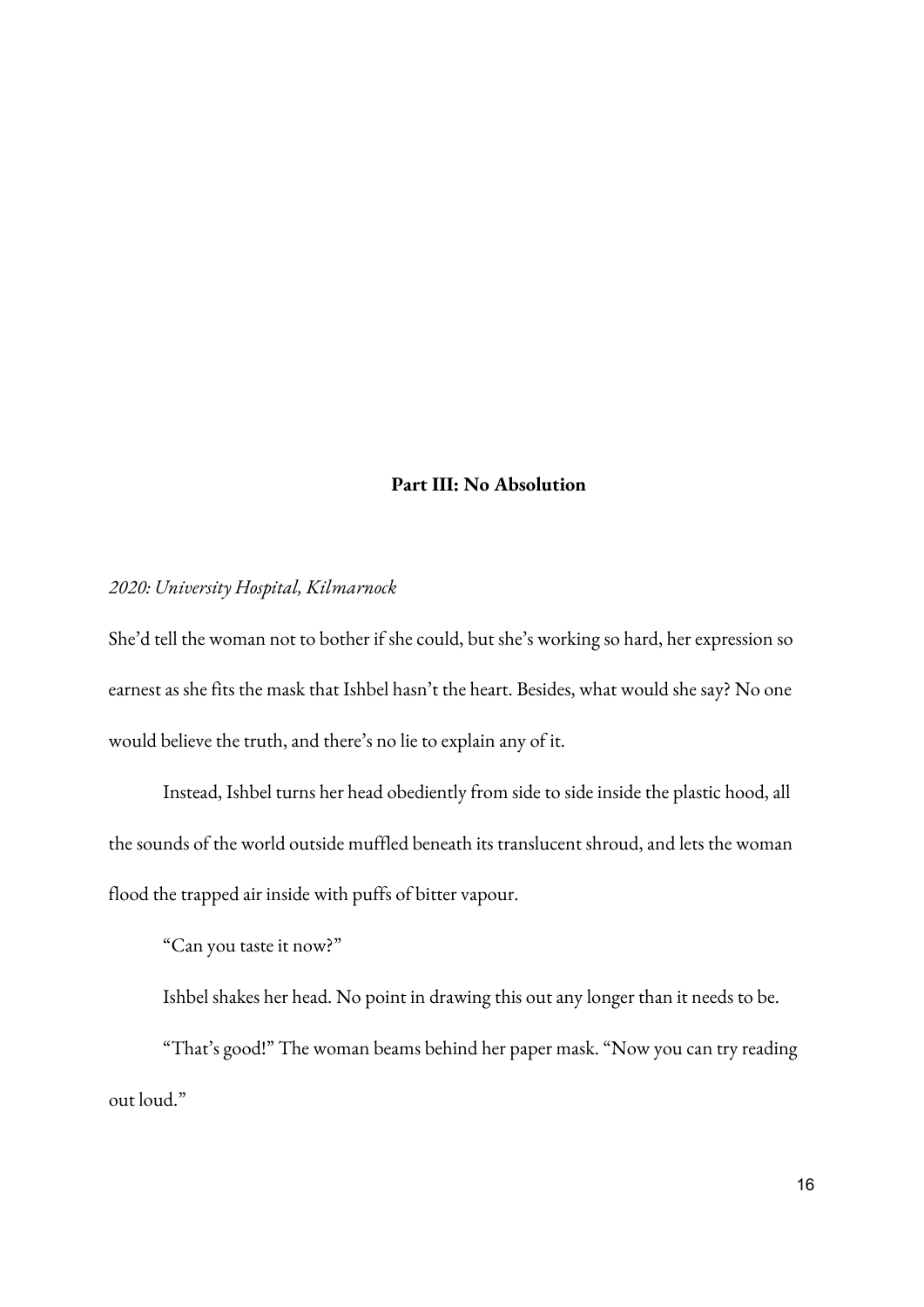Ishbel picks up the document from the trestle table and squints to read it through the rippling plastic. *Rainbow Passage,* it says. No doubt it's a carefully constructed series of syllables, designed to move the jaw through its full range of motion to test the seal around her face. The words are insipid.

*"'A rainbow is a division of white light into many beautiful colours.'"* 

She thinks of the shattering of light on a magpie's wing.

"How about now?" the woman is asking. "Can you taste it yet?"

The bitterness is thick in the back of her throat. If she opens her mouth she'll gag. She shakes her head again.

"Then we're finished!" The woman is already filling out the paperwork, signing forms ready to hand over. "There you are, doctor — one copy for you and one for your line manager — and that's you safe."

Ishbel smiles. The woman's right, though not in the way she means.

The hospital is full of a breathless, familiar hush. The air is crisp with anticipation, the sense of a tidal wave drawing out before the onrushing storm. The corridors are quiet, but those who pass nod and smile with anticipatory camaraderie as she opens the door to the brand-new staff sanctuary, once a suite of clinic rooms, now transformed with bean-bag chairs, soft lighting and a kitchen of its own.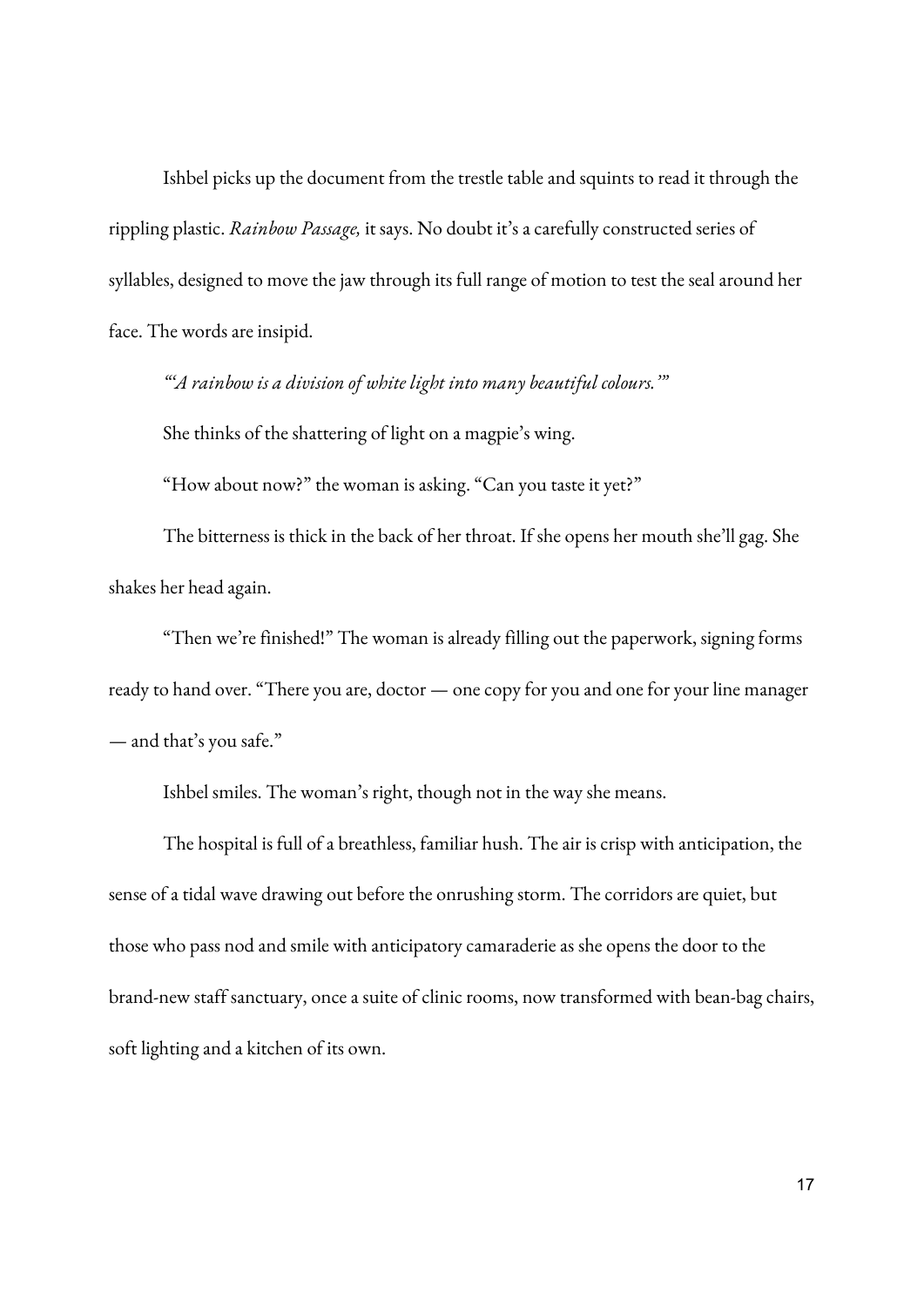In a few weeks they'll need this for more than a cup of coffee and a free biscuit, but for now it's a novelty. She joins the queue for the coffee machine and listens to the chatter rise around her. It's all on the same subject. Nurses are being deployed to different departments, intensive care facilities expanded, surgeons discussing which cases to rush through and which to cancel.

"It was only a matter of time, if you think about it," one of the surgeons is saying. She's a tall, sparse woman in a blue scrub suit, untidy brown hair snared at the nape of her neck. "Bound to happen eventually. And there's nothing to treat it except oxygen and time. So much for modern medicine."

The coffee is bitter, and burns her tongue. The sanctuary space is suddenly hostile, the lights too bright, the chatter forcing its way through her ears and grating her nerves raw. She drops the paper cup in the bin and blunders from the room, even the sound of her own steps jarringly loud. So little silence in this place, even now. In a month, the air itself will be roaring.

It takes ten minutes of walking the corridors before she finds what she needs: a back staircase, dusty and grey, a headless mop resting in a bucket at the foot of the steps. A strong smell of cigarette ash tells her what it's used for these days. She picks her way up to the top, turns the handle, and to her relief the door opens onto the roof.

Outside, the air is cold and clear and blessedly quiet. The hospital below is a sprawl of roofs and cables and ducts, the great oxygen tanks at the far end of the car park still full of life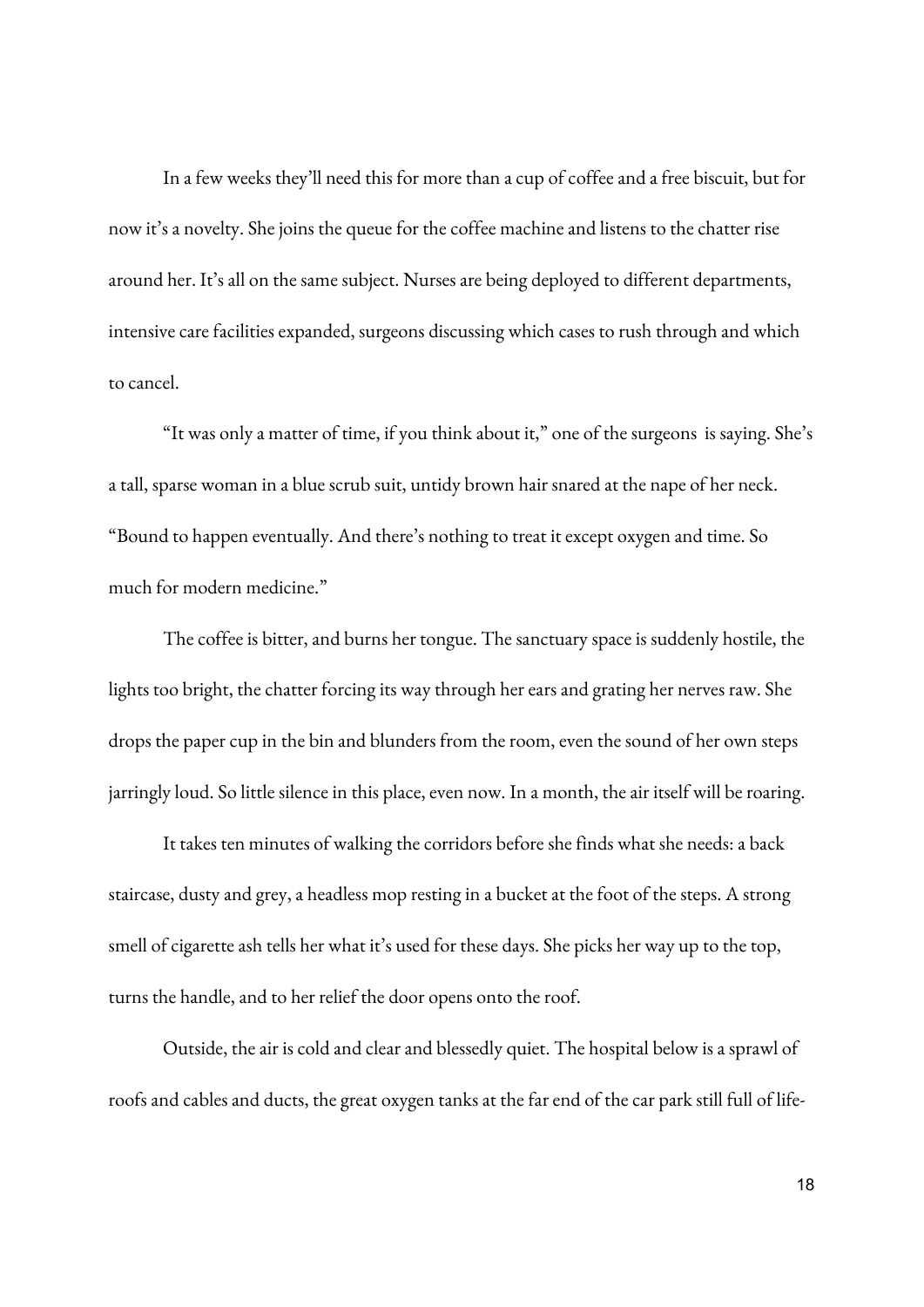sustaining gas. Beyond its bounds, Ayrshire stretches out in a familiar patchwork of fields and roads and towns, the snow-topped mountains to the south blending seamlessly into the grey clouds of the sky.

mouth, caws again, then takes a hop towards her. She finds she is standing very still. A loud caw from her left attracts her attention, and Ishbel turns to see a solitary magpie, head cocked to one side, a bright eye regarding her with a quizzical air. It opens its

Careful not to frighten it, she hunkers down against the door, reaching out a hand as though she were coaxing a cat to come and be stroked. The bird takes another hesitant hop, turning its head back and forward to look with first one eye and then the other. Almost eight hundred years. She can't tell whether the sudden tightness in her chest is excitement or fear.

"Is it time?"

The magpie moves closer still, this time stepping first with one clawed foot and then the other, until it's so close she can make out the amber ring of its iris and every shade of the dark rainbow feathers.

The door behind her swings open, and the magpie explodes upward in a squawking flurry of wings just as the door hits her squarely in the back.

"Shit, I'm so sorry." A man's voice.<br>"No, my fault — I shouldn't have stood so close to the door." A solitary black and white feather is lying on the ground like a discarded glove. She picks it up and turns it over in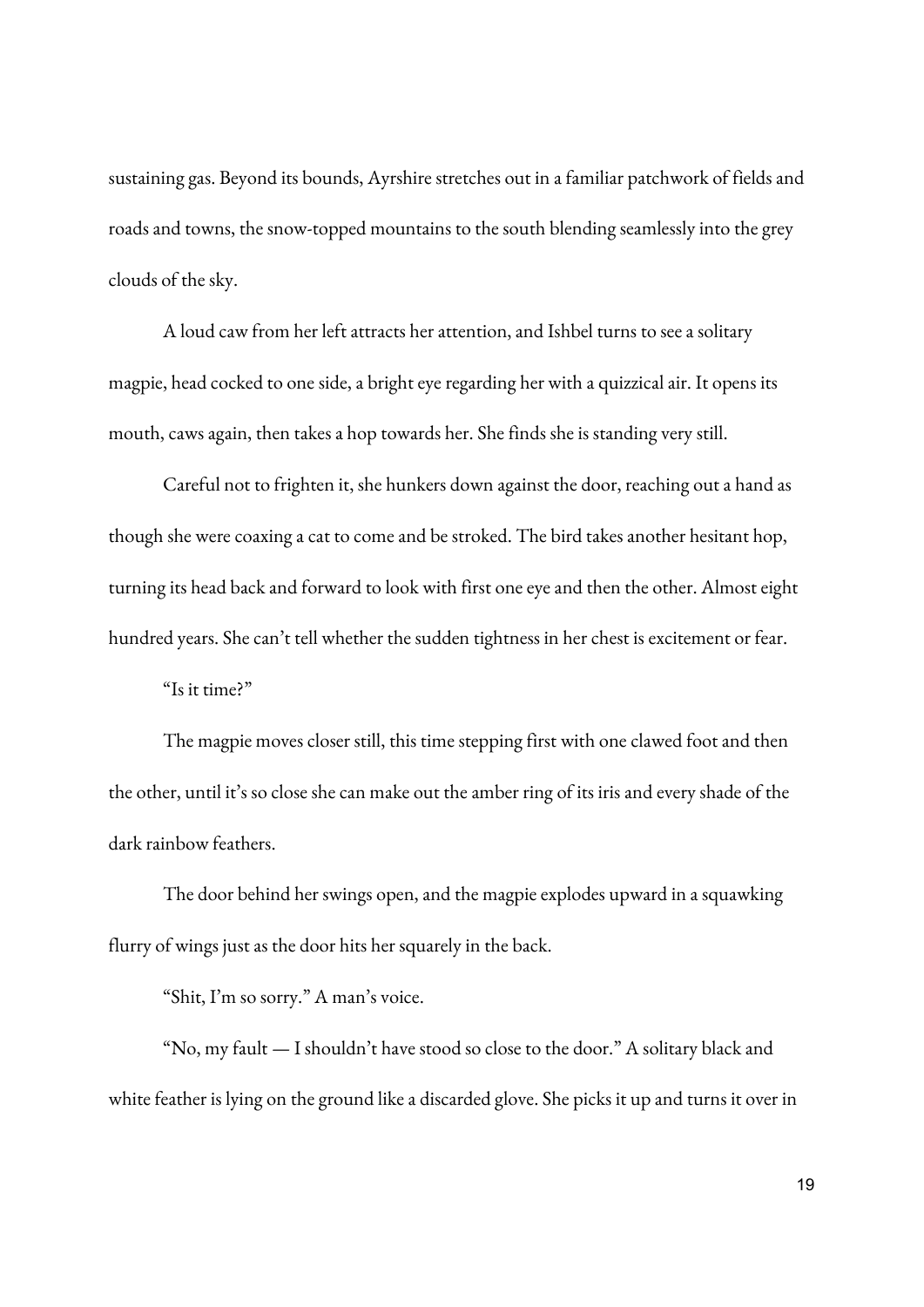her hands, the black filaments shading to green to purple and back again. Hot tears of frustration well in her eyes. So close.

"Are you all right?" the stranger asks. His eyes are amber like a magpie's, soft and warm and deep, the weathered, faded bronze of his skin a contrast to his blue nurses's uniform. She shakes her head.

"No. Not yet."

"It's been a long time, Ishbel."

She nods. Has it, though?

Age has touched neither of them, but the same cannot be said for time. Eight hundred years. The blink of an eye.

"It's not finished, is it?" she asks.

"I don't think so. Not for any of us."

The pilgrim offers her a cigarette from a crumpled paper packet, and she takes it, rolling it unlit between her hands. He lights his own, and a cloud of blue smoke billows around them both. "Those'll kill you," she says.

He smiles, his eyes crinkling along well-worn lines. "If I thought they would I'd be on eighty a day."

"I'm sorry," she says abruptly. "I wish I could take it back. If I could open that door I'd do it in an instant." The image of the dead woman and her child is as fresh in her mind as